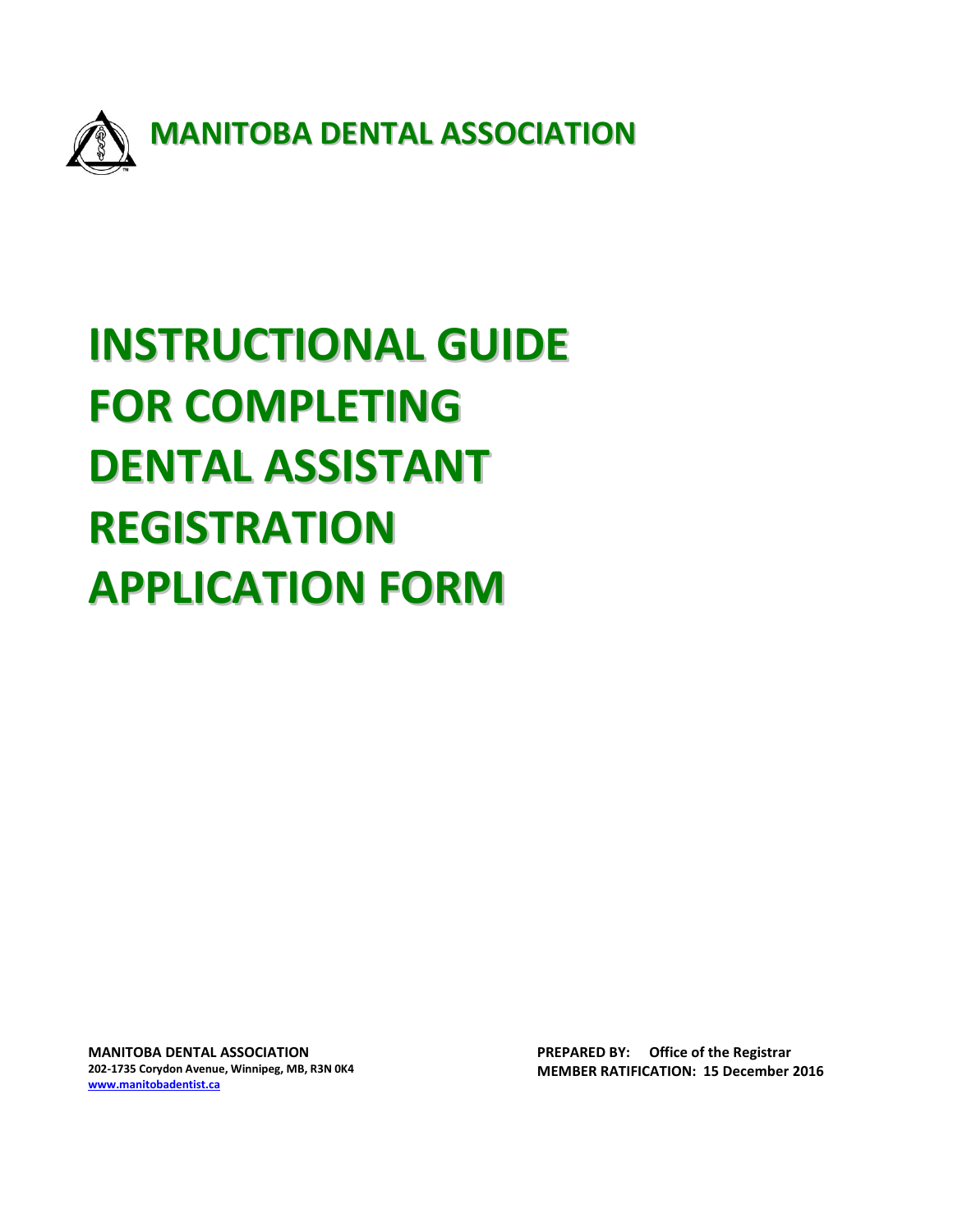**The Manitoba Dental Association is the organization authorized by statute to register and license dental assistants and dentists in the Province of Manitoba. Our enabling legislation is** *The Dental Association Act***.**

**New registration application forms have been developed to meet regulatory expectations. There has been significant effort to make the registration application form self explanatory. This instructional guide is to provide additional details clarifying requirements and expectations for applicants in completing the new forms.** 

**The new form is a three page document. It must be completed in its entirety by the person applying for registration and initial licensure. Your application cannot be processed unless all the necessary documents and payments have been received. An unsigned or incomplete form will be returned.**

**The form can be divided into five sections:**

- **1. identification of your registration class;**
- **2. required personal information;**
- **3. required educational information;**
- **4. required practice information; and**
- **5. required declarations.**

**Please review every section carefully and provide accurate information. The signed forms will be retained in your file. An applicant's registration and licence to practise shall be cancelled if he or she submits false or misleading statements.** 

#### **1. MDA POLICY ON SUBMISSION OF DOCUMENTS**

**Your original signature on the completed form is important for registration application. Applicants must return the completed and signed three page form. A photocopy of your signature cannot be accepted.** 

**Please ensure supporting documents are in the form specified in the particular section. The process may require a combination of original and certified documentation depending on the nature of the document***.* 

**By legal definition, a certified copy is a copy issued by a court, a government, lawyer or notary public. To obtain a certified document, a member would need to:**

- **1. take the original document to a legal authority;**
- **2. the legal authority shall take a photocopy and;**
	- **either provide a covering affidavit or write on the document directly that the copy is a true, exact and unaltered copy of the original document; and**
	- **sign, stamp and date the photocopy.**

**The MDA will not accept photocopies where a certified copy is specified. The MDA will not accept copies sworn only by you to be true copies. It is the responsibility of the legal authority to perform the verification.**

**Applicants are welcome to bring original documentation to the MDA and we will photocopy it here and hand it directly back to you. Please call ahead to ensure that appropriate office personnel are available.**

**Documents received by the MDA become the property of the MDA so you should retain your original and a copy of any documents you submit in the application process for your records.**

#### **2. REGISTRATION AND INITIAL LICENSURE DOCUMENT REQUIREMENTS**

**A summary of the document requirements is provided on the** *Checklists for Provisional and Full Registration***.**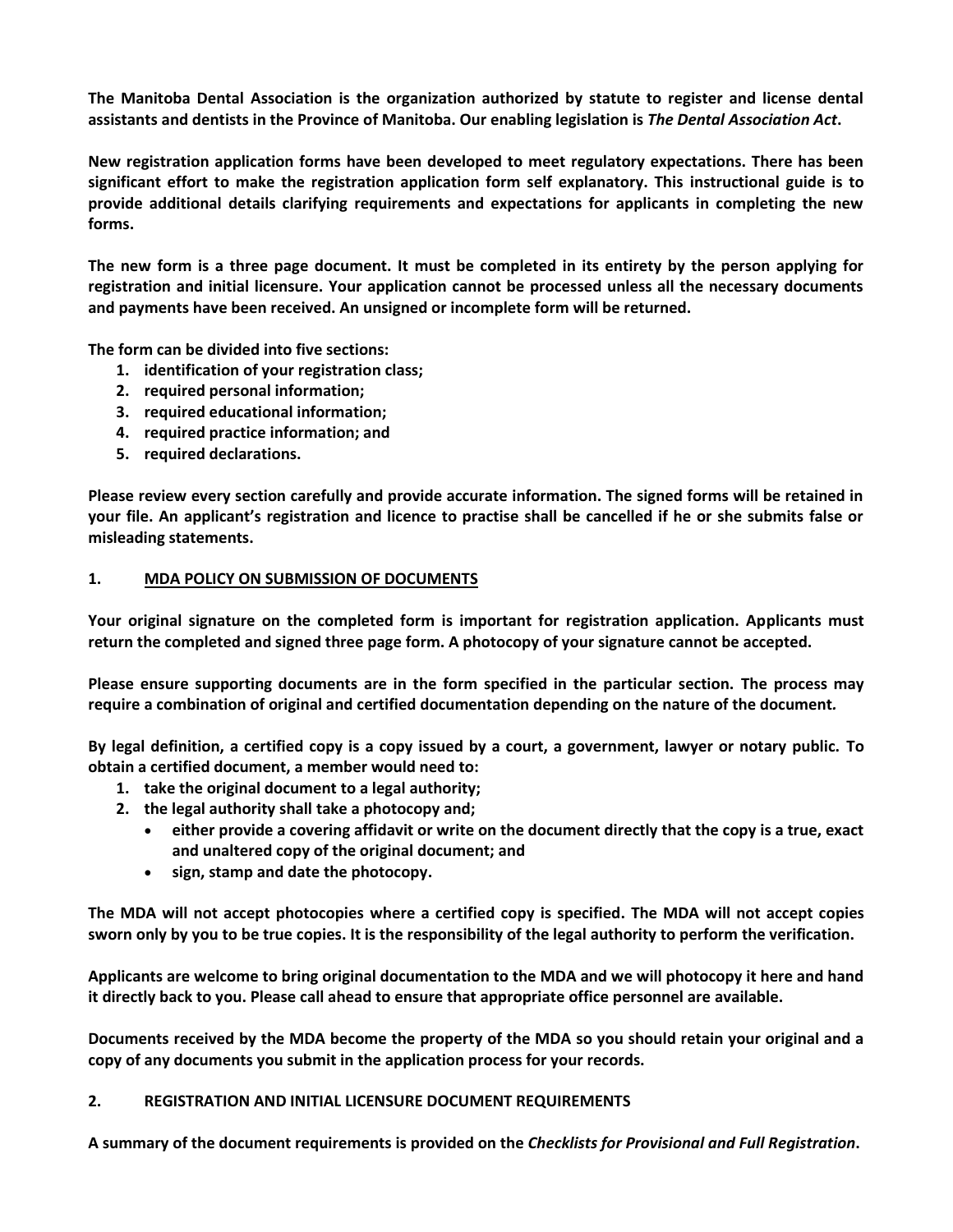## **3. MDA POLICY ON NON-ENGLISH DOCUMENTS**

**Human resource limitations require the MDA to limit the registration process to English.** 

**Certified translations of any document not in English is necessary. You cannot translate it yourself but need to arrange for the official translation. All acceptable translations must be accompanied by an original statement indicating the translator's number and/or seal, name, address and telephone number and that the translator belongs to one of the categories listed above.**

**Accepted translators include:**

- **consulate, high commission or embassy to Canada of the country issuing the documents;**
- **Canadian embassy, consulate, or high commission in country you emigrated;**
- **translator accredited by a professional association of translators in Canada. In Manitoba, it is the Association of Translators, Terminologists and Interpreters of Manitoba at http://atim.mb.ca/en/home.htm; or**
- **translator who has received accreditation through a federal, provincial or municipal government in Canada.**

## **4. MDA POLICY ON ALTERNATIVE DOCUMENTS**

**Applicants should carefully review document requirements prior to submitting an application for registration. An applicant is expected to submit the required documents with their registration application. Issues of missing or incorrect documents will need to be addressed prior to your application being reviewed.** 

**Documents in the wrong form (i.e. a copy where an original is required) will also need to be corrected prior to your application being reviewed.** 

**The MDA will consider alternative documentation for the registration process only in exceptional circumstances where - for reasons beyond the control of the applicant - documents are inaccessible. This shall be done on an individual case basis.**

#### **5. REGISTRATION CATEGORY APPLICATION SECTION**

**The Registration Category application section is in the upper left corner of the front page. Please review carefully the restrictions conditions and limitations for the practice of dental assisting by members licensed in each category as described in** *Bylaw A-10 (full registration)* **and** *Bylaw A-12 (provisional registration)***.**

**Please mark the box beside the category you are applying for registration. Full registration is available to applicants that have successfully completed a dental training programme and received a NDAEB certificate.**

**Provisional registration is only available to recent graduates of accredited dental assisting training programmes that are registered to perform the National Dental Assisting Examining Board (NDAEB) written examination (exam). It allows for employment in supervised practice while the recent graduate is waiting to perform the exam. Individuals licensed in this category have a maximum of nine months to successfully complete the exam and receive a NDAEB certificate. An individual will be removed from the MDA registry if he or she does not receive an NDAEB certificate within the nine months.** 

**On receiving the NDAEB certificate, a provisionally licensed member must apply for full registration by completing and submitting the** *Dental Assistant Change of Status Application Form* **which is available on the MDA website.**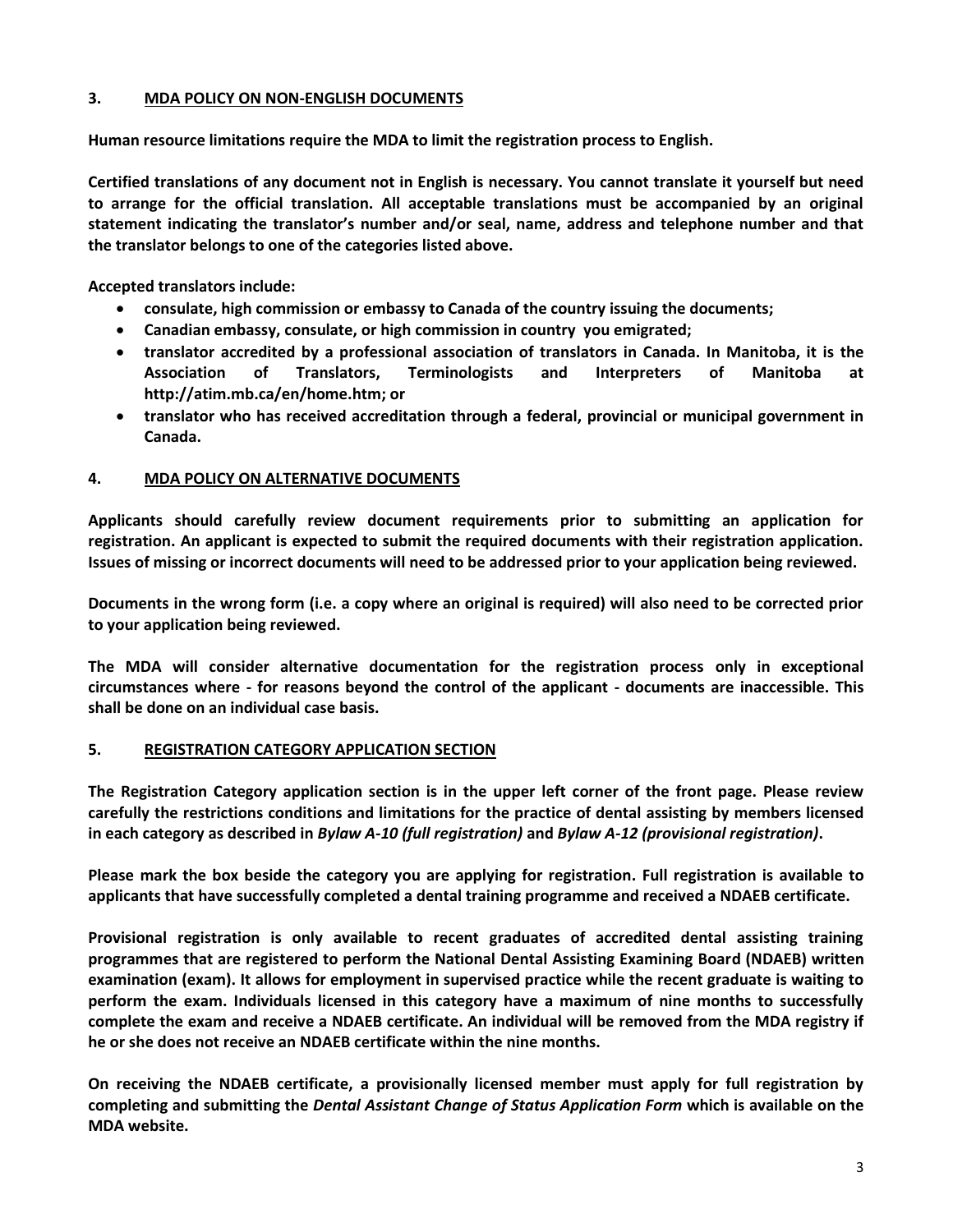**The registration application fee is \$25.00. It must be included with your application and is non-refundable.**

**The fee for initial licensure varies depending on the time of year. Further details are included in** *Bylaw B-13 (registration and certification fees)* **that is appended to this document. It must be included with your application but shall be returned if your application does not meet the requirements for registration.**

## **6. NAME AND DATE OF BIRTH SECTION**

**The current legal name and date of birth of the applicant must be included.** 

**You will need to provide a certified copy of government issued identification with a current photograph (i.e. passport, valid provincial driver's licence) with your application.**

**If your current name is different than the name on your dental assisting, dental or NDAEB certificate please identify the change and provide the necessary supporting documents as indicated in the section (certified copy of a legal document certifying name change like a marriage certificate, legal name change decree).**

**Certified translations of these documents are necessary if they are not in English. Please review the MDA Policy on Non-English Documents in section 3.**

#### **7. CITIZENSHIP AND IDENTIFICATION SECTION**

**The section on citizenship and identification is required to confirm your entitlement to work in Canada.** 

**Please list the countries that you currently have citizenship. Canadian citizens and permanent residents must submit a certified copy of their birth certificate, passport, citizenship card or other proof of permanent residency status. If a birth certificate is submitted, another piece of government issued photo identification will need to be provided to meet the requirements of the** *Name and Date of Birth Section.* 

**Applicants who are neither Canadian citizens nor permanent residents will need to submit a certified copy of the authorization issued by Citizenship and Immigration Canada allowing them to work or study in Canada.**

# **8. FLUENCY SECTION**

**Please identify any languages you can speak and write in well. If there is insufficient space on the application form, please attach an additional sheet.**

**There is no further language proficiency documentation an applicant must provide in the MDA registration process. Applicants need to be aware that the registration application process and all communications with the MDA will be in English and most Manitobans can communicate in English.** 

**You should be reasonably fluent in English.** 

**For individuals considering application, the recommended language proficiency benchmarks for dentists, dental assistants and dental specialists include:**

- **CLB (English level 7 or higher in all four skills (speaking, listening, reading, and writing))**
- **TOEFL (minimum scores of 600 PBT, 250 CBT or 100 ITB) and**
- **IELTS (a minimum band of 6.5 for the General test).**

**While the MDA does not require evidence that you meet these benchmarks for registration, some of the third party assessment organizations (universities, colleges, national examining bodies) may require proof.**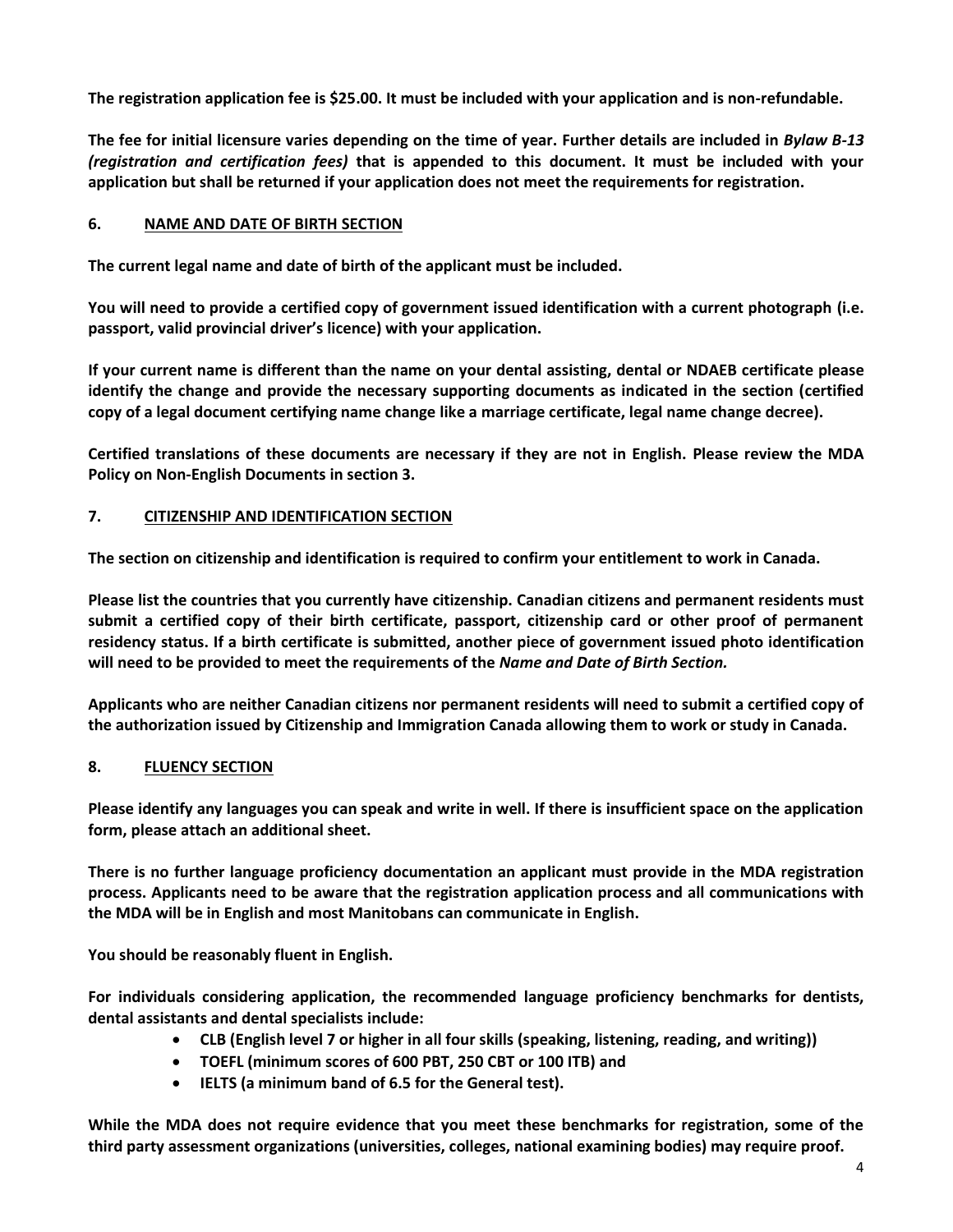#### **9. PRACTICE LOCATION AND HOME ADDRESS SECTIONS**

**In order to effectively protect the public interest, the MDA requires members to provide not only the location of their primary work address but also any other location where he or she practises dental assisting. Members are responsible to report these locations and any changes in a timely manner.** 

**On the application form, identify your primary work address. If you are practising dental assisting in more than one location, include a separate sheet with the necessary location and contact details.** 

**The practice address you identify on the application form will be the practice address available on the public registry. Secondary or satellite practice addresses will be included in the MDA database.** 

**Members without a set work address may provide a personal or home address unless or until a longer term relationship with a specific practice location develops.**

**Unless you request otherwise, the MDA will use your home address as your preferred mailing address.** 

**All applicants must submit a telephone number and e-mail address. Members are expected to acquire an email address to improve regulatory communications.** 

**Retain a copy of this information for reference in completing future licence renewals.**

#### **10. GRADUATE OF DENTAL TRAINING PROGRAMME SECTION**

**All applicants must complete this section. The name of the educational institution and location (city, country), type of diploma, certificate or degree (DA, DDS, DMD), the start and completion dates of your training programme must be described.**

**Applicants will need to have a letter from the Programme Director or Dean of each programme sent to the MDA confirming your successful completion of that programme. This must be an original letter sent directly to the MDA.** 

**Applicants will need to provide a certified copy of their graduation degree from each completed dental training programme.**

**Only applicants from accredited dental assisting training programmes are eligible to apply for provisional registration.**

**Certified translations of these documents are necessary if they are not in English. Please review the MDA Policy on Non-English Documents in section 3.**

#### **11. NDAEB CERTIFICATE SECTION**

**All applicants must complete this section. Applicants to the full registration category are expected to submit an NDAEB certificate as evidence of completing their written examination.** 

**For provisional registration applicants, proof of registration for the NDAEB written examination is required.**

**The requirement for an NDAEB certificate will be waived under the labour mobility provisions of the**  *Agreement on Internal Trade* **for those applicants to the full registration category without an NDAEB certificate but are currently licensed in the same category in another Canadian jurisdiction.**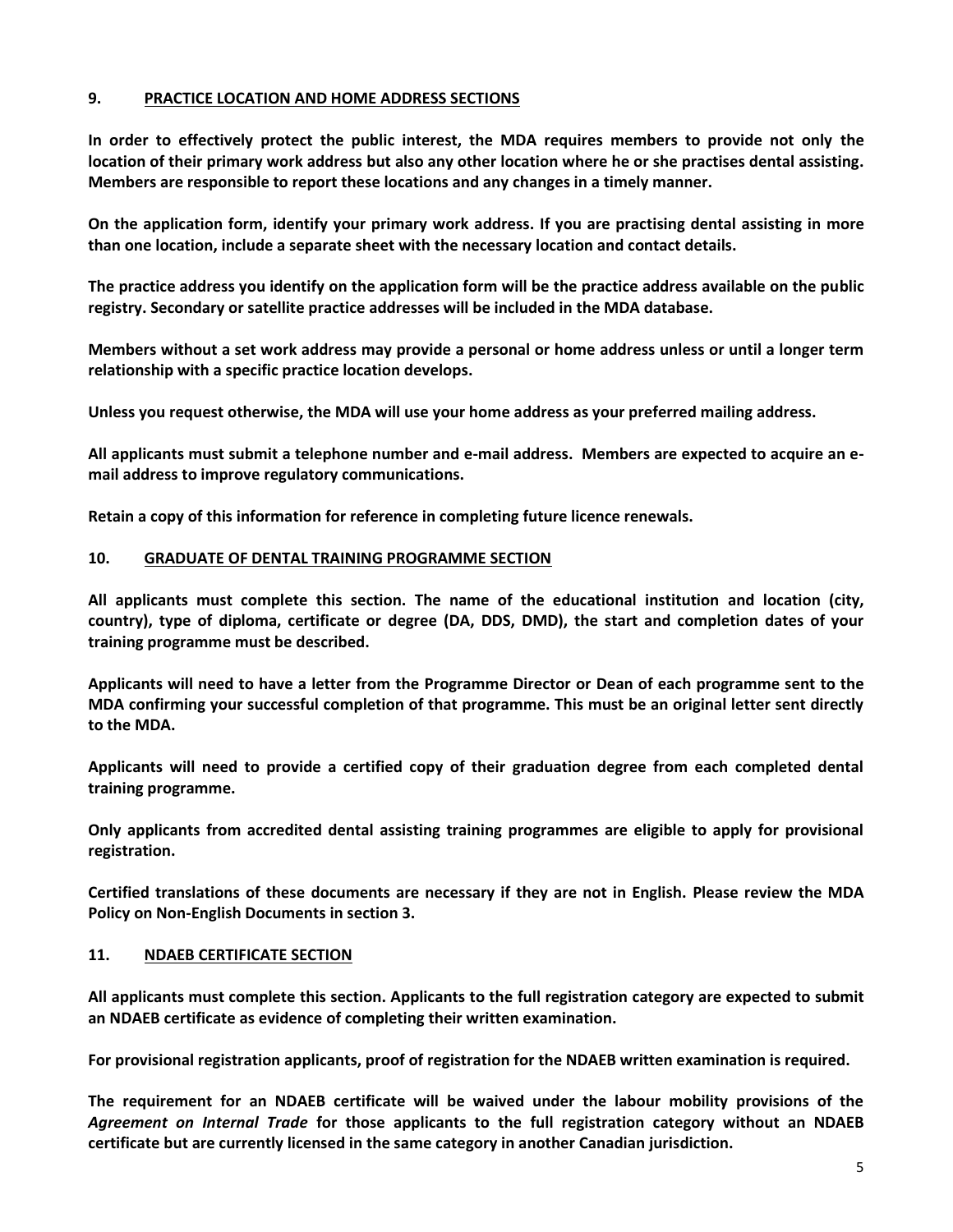#### **12. EXPANDED PRACTICE MODULES**

**Applicants who have completed an expanded practice module for orthodontic assisting or scaling at an accredited dental assistant training programme must complete this section.** 

**Applicants with the appropriate documents evidencing successful completion of one or more of these modules shall be approved to perform these additional activities in practice.** 

**A failure to provide this information at the time of registration will not preclude registration but may affect your approval for placement on the expanded practice rosters. Members may apply at a later date for inclusion on the expanded practice rosters by submitting a** *Dental Assistant Change of Status Application***.**

**If you are seeking recognition of an expanded practice module, a certified copy of your module certificate is required.**

#### **13. HEALTH PROFESSION REGISTRATION AND LICENSURE HISTORY SECTION**

**All applicants must complete this section submitting the requested information, documents and** *Consent to Release Regulatory Information* **forms.** *Letters of Good Standing* **must be sent directly from the governing body to the MDA.**

#### **14. CPR TRAINING SECTION**

**All applicants must submit evidence that he or she has completed an approved resuscitation or life support training programme prior to being licensed in the Province. Any certificate from a training programme must be valid at the time of registration. No online CPR training programmes will be accepted.**

#### **15. HEALTH AND CONDUCT DECLARATIONS**

**A number of declarations on issues relevant to the public interest in the practice of dental assisting are required by all applicants. In reviewing the statements, it is essential to be honest not only with the MDA but also yourself.** 

**Affirmative responses will be reviewed in the context of patient safety and the public interest. Most affirmative responses will require no further information than submitted with the application. Essential supports and follow up will be available to ensure safe practice. If conditions on practice are necessary, they will be developed in a consensual manner and focused to patient protection.** 

**If you answer in the affirmative to a question in the Health and Health History Section, please enclose a signed and completed** *Consent to Release Health Information Form* **for each relevant health care provider.**

**In order to avoid delays in licence renewal, you must attach a sheet with details relevant to any statement answered in the affirmative. A licence cannot be renewed without a complete signed declaration and written explanations for any affirmative statements.**

**The need for accurate and truthful completion of the declarations cannot be overstated. A false or misleading statement will subject a member to cancellation of his or her registration and licence.**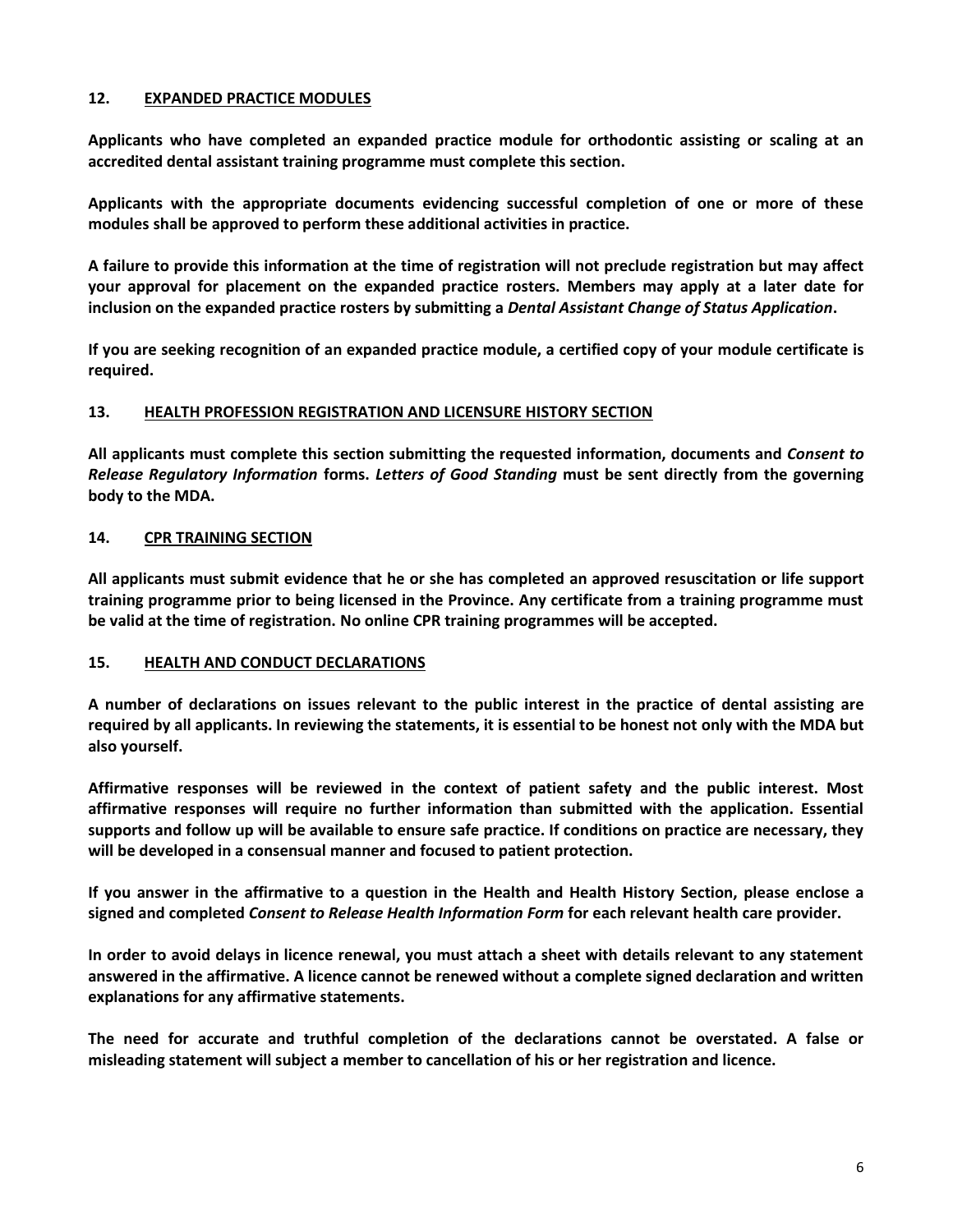#### **16. DECLARATION OF ETHICAL PRACTICE**

**All applicants must review and agree to the terms of the** *Declaration of Commitment to Ethical Practice and the Public Interest* **before being licensed to practise dental assisting in the Province of Manitoba.**

## **17. SIGNATURE SECTION**

**Please review the document and statements carefully. Once satisfied, identify the location and date. Sign the document and have it witnessed and sealed by a commissioner for oaths, notary or lawyer.** 

**A registration and initial licence cannot be reviewed unless it is an original signed by the applicant with a notarized witnessed.** 

**Retain a copy of the completed form and any supplementary documents for your records.**

## **18. FEES**

**The registration application fee is \$25.00. It must be included with your application and is non-refundable.** 

**The fee for initial licensure varies depending on the time of year. Further details are included in** *Bylaw B-13 (registration and certification fees)* **that is appended to this document. It must be included with your application but shall be returned if your application does not meet the requirements for registration.**

#### **19. FINAL NOTE**

**If you have any questions or are unsure of information that needs to be submitted, please contact the MDA for assistance.**